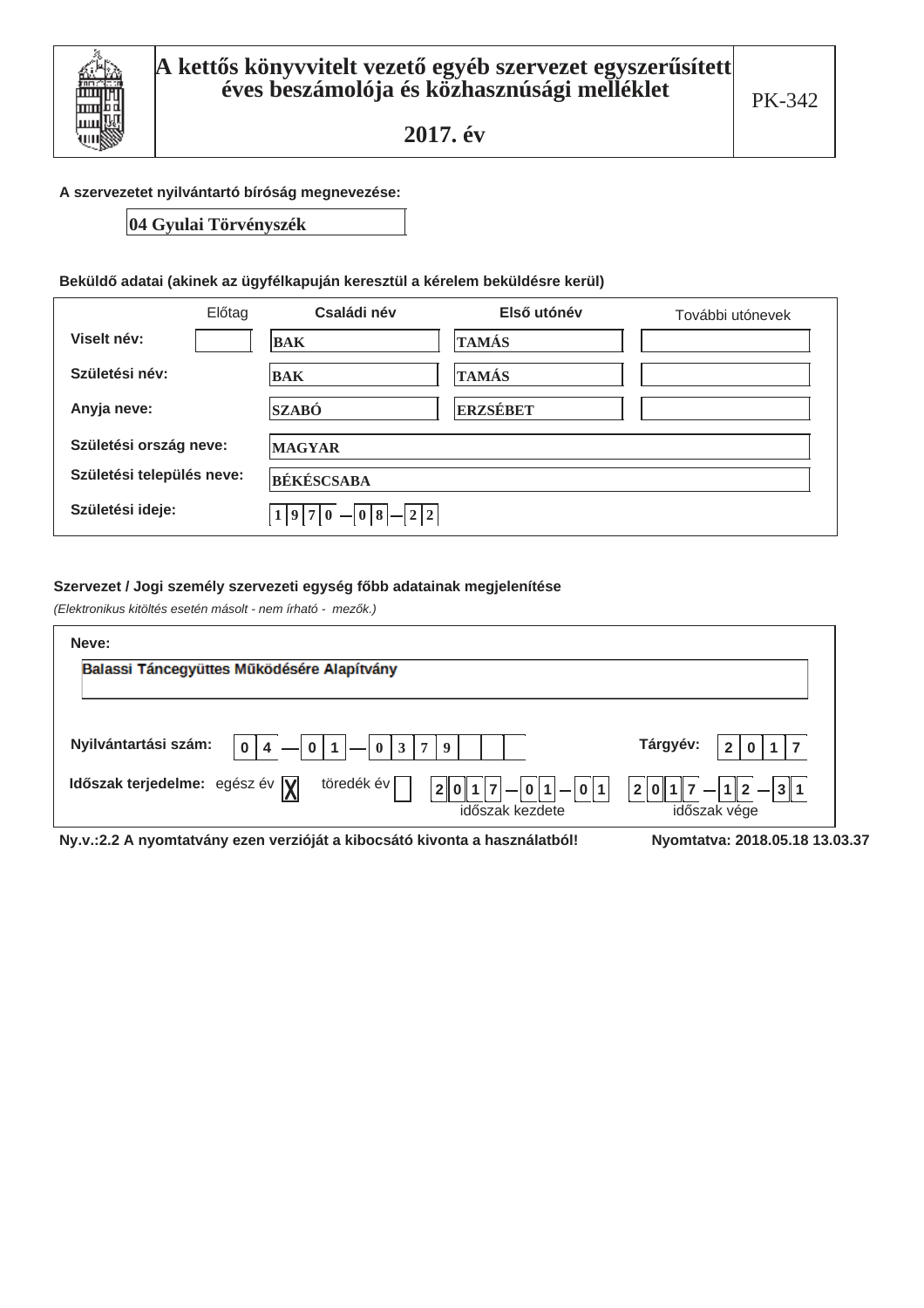|                                               | A kettős könyvvitelt vezető egyéb szervezet egyszerűsített<br>éves beszámolója és közhasznúsági melléklet                                                                                | PK-342                                                                                                   |
|-----------------------------------------------|------------------------------------------------------------------------------------------------------------------------------------------------------------------------------------------|----------------------------------------------------------------------------------------------------------|
|                                               | 2017. év                                                                                                                                                                                 |                                                                                                          |
|                                               | A szervezetet nyilvántartó bíróság megnevezése:<br>04 Gyulai Törvényszék<br>Időszak terjedelme: egész év  X <br>töredék év<br> 2 0 1 7 <br>2 0 1<br>$- 0 1 $<br> 0 1 <br>időszak kezdete | Tárgyév:<br>$\overline{2}$<br>$\overline{\mathbf{z}}$<br>$\mathbf{1}$<br>$\bf{0}$<br>3 1<br>időszak vége |
| a. Szervezet                                  | Válassza ki, hogy a beszámoló (és közhasznúsági melléklet) az alábbiak közül melyikre vonatkozik!<br>b. Jogi személy szervezeti egység (származtatott jogi személy)                      |                                                                                                          |
| Szervezet neve:                               |                                                                                                                                                                                          |                                                                                                          |
|                                               | Balassi Táncegyüttes Működésére Alapítvány                                                                                                                                               |                                                                                                          |
| Szervezet székhelye:<br>Irányítószám:         | Település:<br>5 6 0 0<br><b>Békéscsaba</b>                                                                                                                                               |                                                                                                          |
| Közterület neve:                              | Közterület jellege:<br>Luther<br>lutca                                                                                                                                                   |                                                                                                          |
| Házszám:                                      | Lépcsőház:<br>Emelet:<br>Ajtó:<br>6.                                                                                                                                                     |                                                                                                          |
| Irányítószám:<br>Közterület neve:<br>Házszám: | Jogi személy szervezeti egység neve:<br>Jogi személy szervezeti egység székhelye:<br>Település:<br>Közterület jellege:<br>Lépcsőház:<br>Emelet:<br>Ajtó:                                 |                                                                                                          |
| Nyilvántartási szám:                          | 0 1 <br>$-0379$<br>0 4 <br>(Jogi személy szervezeti egység esetében: "Anyaszervezet")                                                                                                    |                                                                                                          |
| Bejegyző határozat száma:                     | $0 4 $  P k  2 1 1 5 5 <br>$\sqrt{\vert 1 \vert 9 \vert 9 \vert 0 \vert \vert 2 \vert}$<br>(Jogi személy szervezeti egység esetében:<br>Jogi személlyé nyilvánító határozat száma)       |                                                                                                          |
|                                               | Szervezet / Jogi személy szervezeti egység adószáma:<br>$ 1 9 0 6 0 6 1 7 - 1 - 0 4 $                                                                                                    |                                                                                                          |
|                                               | Szervezet / Jogi személy szervezeti egység<br>képviselőjének neve:<br><b>BAK TAMÁS</b>                                                                                                   |                                                                                                          |
| Képviselő aláírása:                           |                                                                                                                                                                                          |                                                                                                          |
| Keltezés:                                     |                                                                                                                                                                                          |                                                                                                          |
| <b>BÉKÉSCSABA</b>                             | 0 1 8<br>$- 0 5 - 1 8$<br>$2\ $                                                                                                                                                          |                                                                                                          |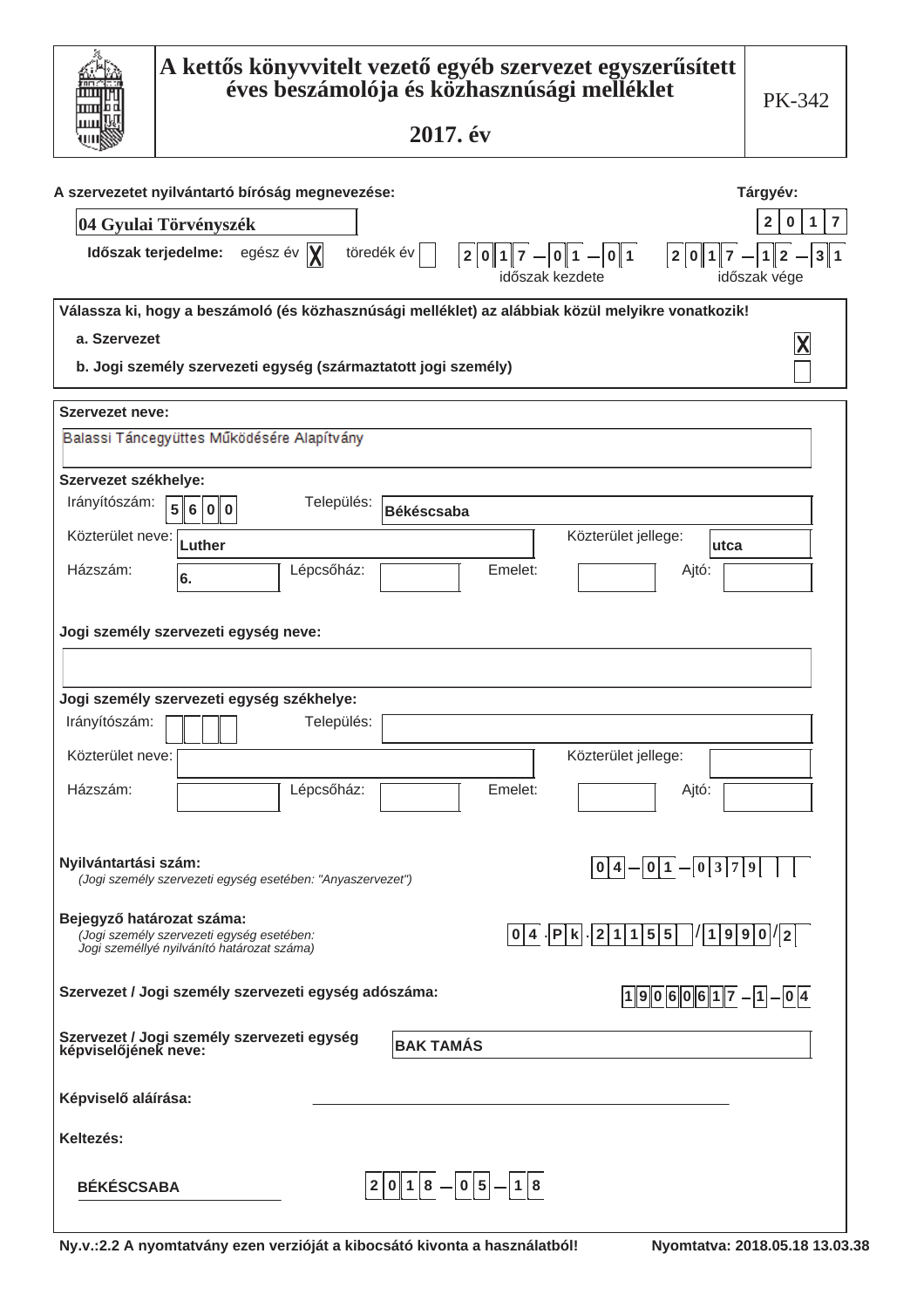

Szervezet / Jogi személy szervezeti egység neve:

Balassi Táncegyüttes Működésére Alapítvány

|           | Az egyszerűsített éves beszámoló mérlege                              |          |                          | (Adatok ezer forintban.) |
|-----------|-----------------------------------------------------------------------|----------|--------------------------|--------------------------|
|           |                                                                       | Előző év | Előző év<br>helyesbítése | Tárgyév                  |
|           | ESZKÖZÖK (AKTÍVÁK)                                                    |          |                          |                          |
| А.        | Befektetett eszközök                                                  | 2928     |                          | 1979                     |
|           | I. Immateriális javak                                                 |          |                          |                          |
|           | II. Tárgyi eszközök                                                   | 2928     |                          | 1979                     |
|           | III. Befektetett pénzügyi eszközök                                    |          |                          |                          |
| <b>B.</b> | Forgóeszközök                                                         | 3 3 9 8  |                          | 678                      |
|           | I. Készletek                                                          |          |                          |                          |
|           | II. Követelések                                                       |          |                          |                          |
|           | III. Értékpapírok                                                     |          |                          |                          |
|           | IV. Pénzeszközök                                                      | 3 3 9 8  |                          | 678                      |
| C.        | Aktív időbeli elhatárolások                                           |          |                          |                          |
|           | ESZKÖZÖK ÖSSZESEN                                                     | 6 3 2 6  |                          | 2 6 5 7                  |
|           | FORRÁSOK (PASSZÍVÁK)                                                  |          |                          |                          |
| D.        | Saját tőke                                                            | 6 1 4 7  |                          | 2 5 2 5                  |
|           | I. Induló tőke/jegyzett tőke                                          | 255      |                          | 255                      |
|           | II. Tőkeváltozás/eredmény                                             | 4 3 9 8  |                          | 5893                     |
|           | III. Lekötött tartalék                                                |          |                          |                          |
|           | IV. Értékelési tartalék                                               |          |                          |                          |
|           | V. Tárgyévi eredmény alaptevékenységből<br>(közhasznú tevékenységből) | 1494     |                          | $-3623$                  |
|           | VI. Tárgyévi erdemény vállalkozási tevékenységből                     |          |                          |                          |
| Ε.        | Céltartalékok                                                         |          |                          |                          |
| F.        | Kötelezettségek                                                       |          |                          |                          |
|           | I. Hátrasorolt kötelezettségek                                        |          |                          |                          |
|           | II. Hosszú lejáratú kötelezettségek                                   |          |                          |                          |
|           | III. Rövid lejáratú kötelezettségek                                   |          |                          |                          |
| G.        | Passzív időbeli elhatárolások                                         | 179      |                          | 132                      |
|           | FORRÁSOK ÖSSZESEN                                                     | 6 3 2 6  |                          | 2657                     |

Ny.v.:2.2 A nyomtatvány ezen verzióját a kibocsátó kivonta a használatból!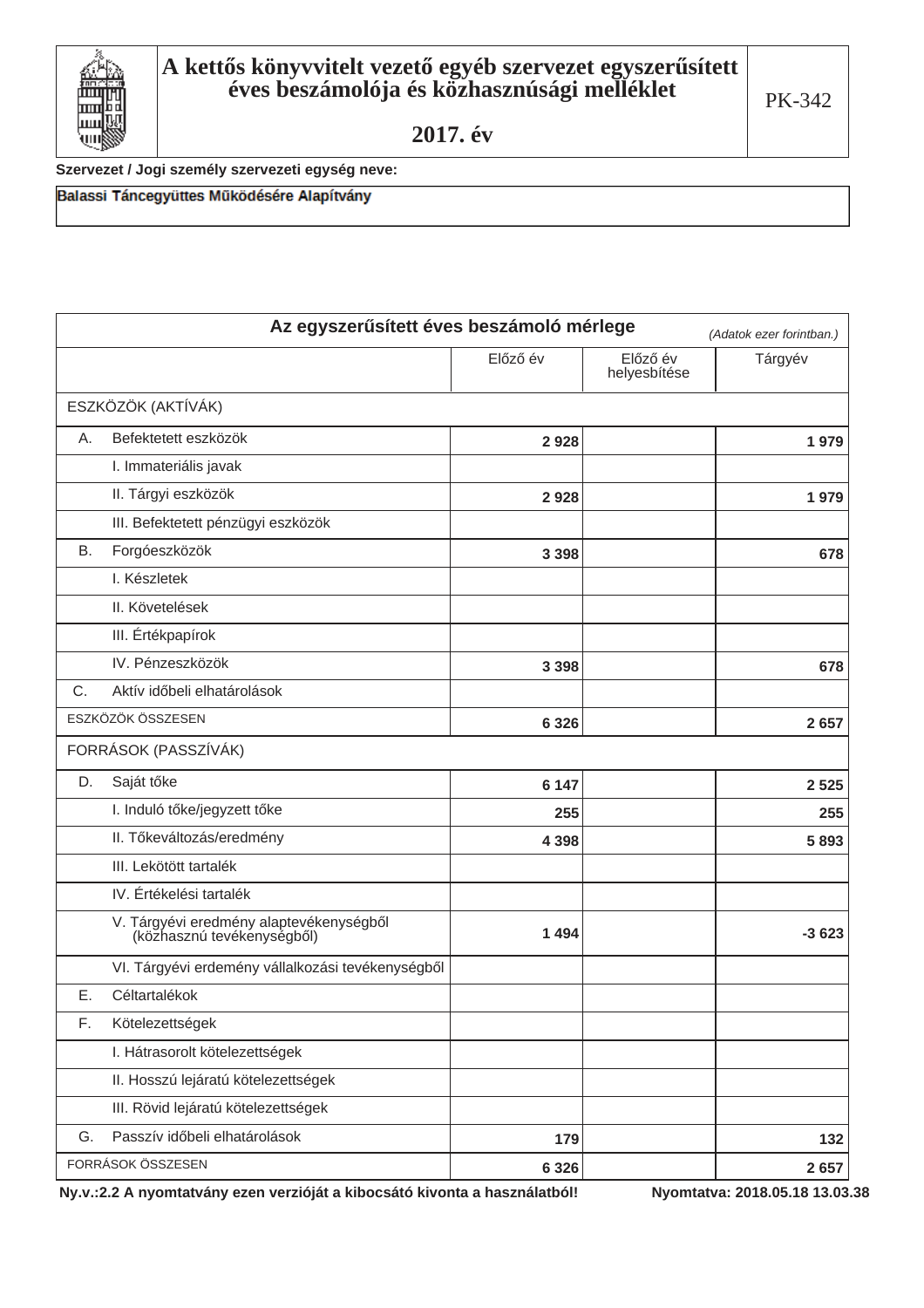

## Szervezet / Jogi személy szervezeti egység neve:

## Balassi Táncegyüttes Működésére Alapítvány

|                                              |          |                          |         |          | Az egyszerűsített éves beszámoló eredménykimutatása |         |          | (Adatok ezer forintban.) |         |
|----------------------------------------------|----------|--------------------------|---------|----------|-----------------------------------------------------|---------|----------|--------------------------|---------|
|                                              |          | Alaptevékenység          |         |          | Vállalkozási tevékenység                            |         |          | Összesen                 |         |
|                                              | előző év | előző év<br>helyesbítése | tárgyév | előző év | előző év<br>helyesbítése                            | tárgyév | előző év | előző év<br>helyesbítése | tárgyév |
| 1. Értékesítés nettó árbevétele              | 2 9 0 6  |                          | 1999    |          |                                                     |         | 2 9 0 6  |                          | 1999    |
| 2. Aktivált saját teljesítmények<br>értéke   |          |                          |         |          |                                                     |         |          |                          |         |
| 3. Egyéb bevételek                           | 4535     |                          | 2 5 9 7 |          |                                                     |         | 4535     |                          | 2 5 9 7 |
| ebből:                                       |          |                          |         |          |                                                     |         |          |                          |         |
| - tagdíj                                     |          |                          |         |          |                                                     |         |          |                          |         |
| - alapítótól kapott befizetés                |          |                          |         |          |                                                     |         |          |                          |         |
| - támogatások                                | 4535     |                          | 2 5 9 7 |          |                                                     |         | 4535     |                          | 2 5 9 7 |
| ebből: adományok                             |          |                          |         |          |                                                     |         |          |                          |         |
| 4. Pénzügyi műveletek<br>bevételei           | 7        |                          | 13      |          |                                                     |         | 7        |                          | 13      |
| A. Összes bevétel (1+-2+3+4)                 | 7 4 4 8  |                          | 4609    |          |                                                     |         | 7448     |                          | 4609    |
| ebből: közhasznú tevékenység<br>hevételei    |          |                          |         |          |                                                     |         |          |                          |         |
| 5. Anyagjellegű ráfordítások                 | 4685     |                          | 7 2 8 3 |          |                                                     |         | 4685     |                          | 7 2 8 3 |
| 6. Személyi jellegű ráfordítások             |          |                          |         |          |                                                     |         |          |                          |         |
| ebből: vezető tisztségviselők<br>juttatásai  |          |                          |         |          |                                                     |         |          |                          |         |
| 7. Értékcsökkenési leírás                    | 1 2 6 9  |                          | 949     |          |                                                     |         | 1 2 6 9  |                          | 949     |
| 8. Egyéb ráfordítások                        |          |                          |         |          |                                                     |         |          |                          |         |
| 9. Pénzügyi műveletek<br>ráfordításai        |          |                          |         |          |                                                     |         |          |                          |         |
| B. Összes ráfordítás<br>(5+6+7+8+9)          | 5954     |                          | 8 2 3 2 |          |                                                     |         | 5954     |                          | 8 2 3 2 |
| ebből: közhasznú tevékenység<br>ráfordításai |          |                          |         |          |                                                     |         |          |                          |         |
| C. Adózás előtti eredmény<br>$(A-B)$         | 1494     |                          | $-3623$ |          |                                                     |         | 1494     |                          | $-3623$ |
| 10. Adófizetési kötelezettség                |          |                          |         |          |                                                     |         |          |                          |         |
| D. Tárgyévi eredmény (C-10)                  | 1494     |                          | $-3623$ |          |                                                     |         | 1494     |                          | $-3623$ |

Ny.v.:2.2 A nyomtatvány ezen verzióját a kibocsátó kivonta a használatból!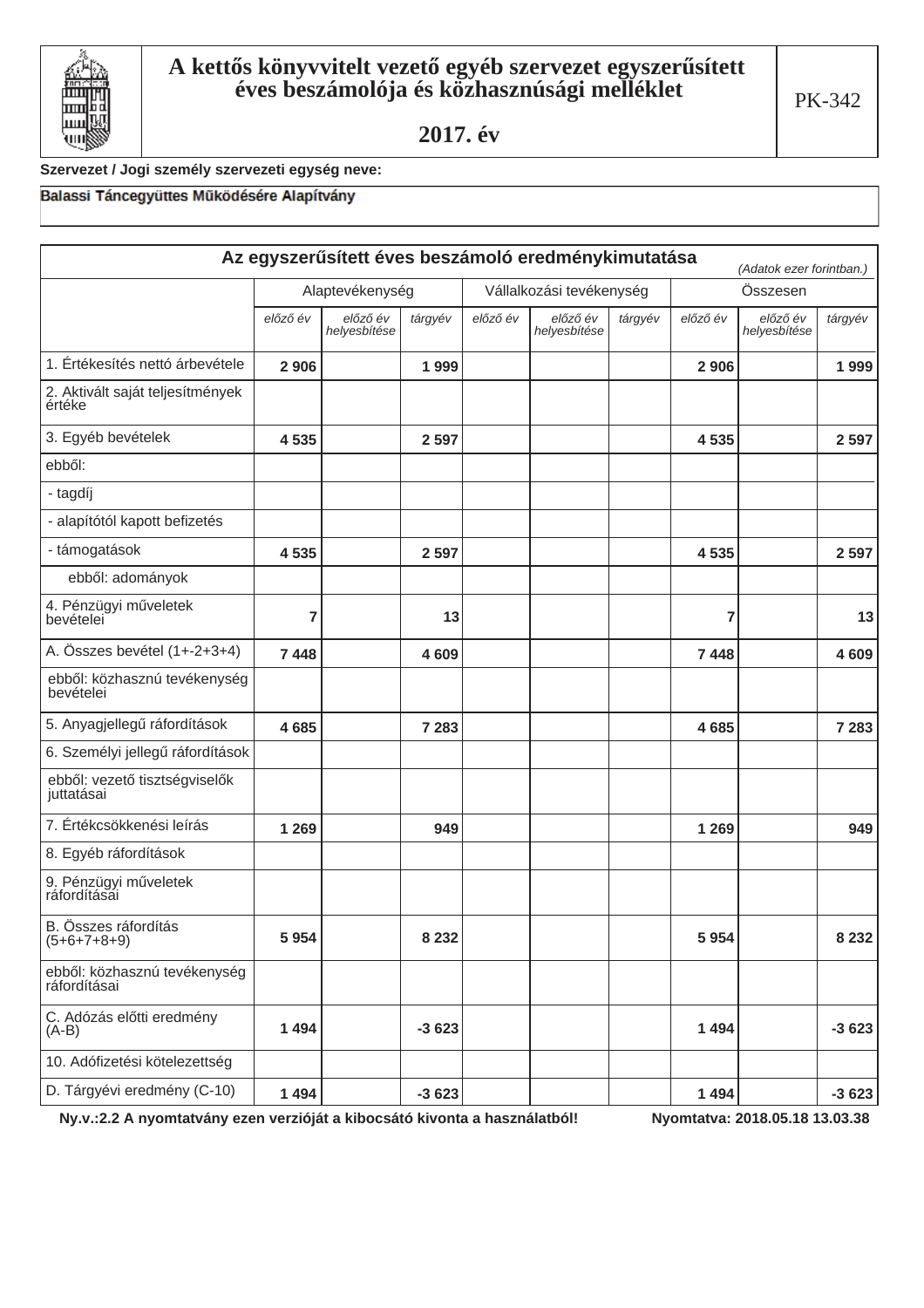

# Szervezet / Jogi személy szervezeti egység neve:

## Balassi Táncegyüttes Működésére Alapítvány

| Az egyszerűsített éves beszámoló eredménykimutatása 2.<br>(Adatok ezer forintban.)                                                                                      |          |                          |         |          |                          |         |          |                          |         |
|-------------------------------------------------------------------------------------------------------------------------------------------------------------------------|----------|--------------------------|---------|----------|--------------------------|---------|----------|--------------------------|---------|
|                                                                                                                                                                         |          | Alaptevékenység          |         |          | Vállalkozási tevékenység |         |          | Összesen                 |         |
|                                                                                                                                                                         | előző év | előző év<br>helyesbítése | tárgyév | előző év | előző év<br>helyesbítése | tárgyév | előző év | előző év<br>helyesbítése | tárgyév |
| Tájékoztató adatok                                                                                                                                                      |          |                          |         |          |                          |         |          |                          |         |
| A. Központi költségvetési<br>támogatás                                                                                                                                  | 3 3 0 0  |                          | 896     |          |                          |         | 3 3 0 0  |                          | 896     |
| ebből:<br>- normatív támogatás                                                                                                                                          |          |                          |         |          |                          |         |          |                          |         |
| B. Helyi önkormányzati<br>költségvetési támogatás                                                                                                                       | 630      |                          | 900     |          |                          |         | 630      |                          | 900     |
| ebből:<br>- normatív támogatás                                                                                                                                          |          |                          |         |          |                          |         |          |                          |         |
| C. Az Európai Unió strukturális<br>alapjaiból, illetve a Kohéziós<br>Alapból nyújtott támogatás                                                                         |          |                          |         |          |                          |         |          |                          |         |
| D. Az Európai Unió költség-<br>vetéséből vagy más államtól,<br>nemzetközi szervezettől<br>származó támogatás                                                            |          |                          |         |          |                          |         |          |                          |         |
| E. A személyi jövedelemadó<br>meghatározott részének az<br>adózó rendelkezése szerinti fel-<br>használásáról szóló 1996. évi<br>CXXVI.törvény alapján átutalt<br>összeg | 560      |                          | 601     |          |                          |         | 560      |                          | 601     |
| F. Közszolgáltatási bevétel                                                                                                                                             |          |                          |         |          |                          |         |          |                          |         |
| G. Adományok                                                                                                                                                            | 200      |                          |         | 200      |                          |         |          |                          |         |

| Könyvvizsgálói záradék                            |      |     |
|---------------------------------------------------|------|-----|
| Az adatok könyvvizsgálattal alá vannak támasztva. | laen | Nem |

Ny.v.:2.2 A nyomtatvány ezen verzióját a kibocsátó kivonta a használatból!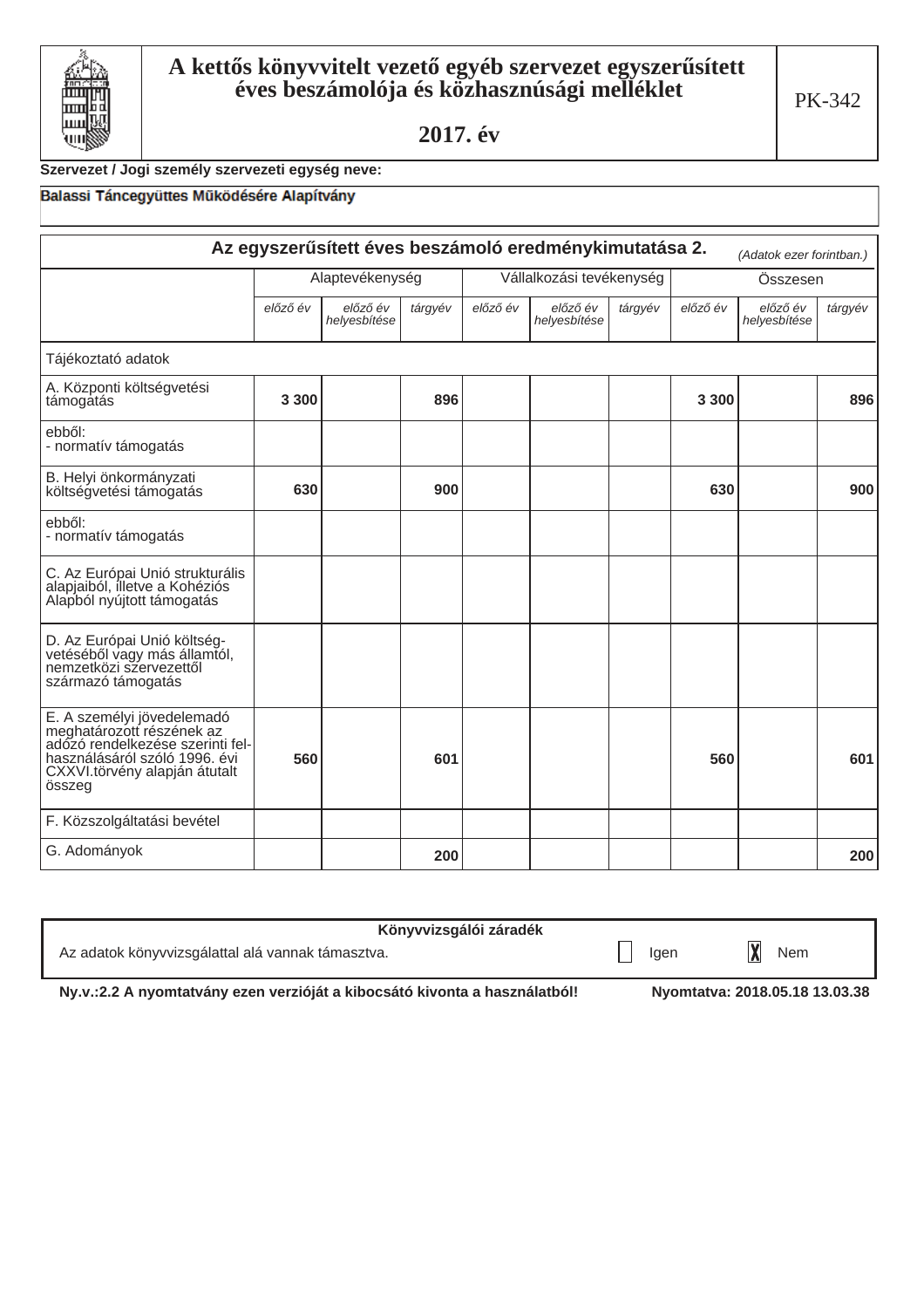| Ш        |
|----------|
| Ш        |
|          |
| <u>ш</u> |
|          |
| ш        |

| 1.1 Név: Szervezet                                                                                                                                                                                                                                                                               |        |                                        |                   |                     |  |                                                                                                                                                                                                                                                                                                                                                                                                           |                                                                                                         |
|--------------------------------------------------------------------------------------------------------------------------------------------------------------------------------------------------------------------------------------------------------------------------------------------------|--------|----------------------------------------|-------------------|---------------------|--|-----------------------------------------------------------------------------------------------------------------------------------------------------------------------------------------------------------------------------------------------------------------------------------------------------------------------------------------------------------------------------------------------------------|---------------------------------------------------------------------------------------------------------|
| Balassi Táncegyüttes Működésére Alapítvány                                                                                                                                                                                                                                                       |        |                                        |                   |                     |  |                                                                                                                                                                                                                                                                                                                                                                                                           |                                                                                                         |
|                                                                                                                                                                                                                                                                                                  |        |                                        |                   |                     |  |                                                                                                                                                                                                                                                                                                                                                                                                           |                                                                                                         |
| 1.2 Székhely: Szervezet<br>Irányítószám:                                                                                                                                                                                                                                                         |        | Település:                             |                   |                     |  |                                                                                                                                                                                                                                                                                                                                                                                                           |                                                                                                         |
|                                                                                                                                                                                                                                                                                                  | 5600   |                                        | <b>Békéscsaba</b> |                     |  |                                                                                                                                                                                                                                                                                                                                                                                                           |                                                                                                         |
| Közterület neve:                                                                                                                                                                                                                                                                                 | Luther |                                        |                   |                     |  | Közterület jellege:                                                                                                                                                                                                                                                                                                                                                                                       | utca                                                                                                    |
| Házszám:<br>6.                                                                                                                                                                                                                                                                                   |        | Lépcsőház:                             |                   | Emelet:             |  | Ajtó:                                                                                                                                                                                                                                                                                                                                                                                                     |                                                                                                         |
| 1.1 Név: Jogi személy szervezeti egység                                                                                                                                                                                                                                                          |        |                                        |                   |                     |  |                                                                                                                                                                                                                                                                                                                                                                                                           |                                                                                                         |
|                                                                                                                                                                                                                                                                                                  |        |                                        |                   |                     |  |                                                                                                                                                                                                                                                                                                                                                                                                           |                                                                                                         |
| 1.2 Székhely: Jogi személy szervezeti egység                                                                                                                                                                                                                                                     |        |                                        |                   |                     |  |                                                                                                                                                                                                                                                                                                                                                                                                           |                                                                                                         |
| Irányítószám:                                                                                                                                                                                                                                                                                    |        | Település:                             |                   |                     |  |                                                                                                                                                                                                                                                                                                                                                                                                           |                                                                                                         |
| Közterület neve:                                                                                                                                                                                                                                                                                 |        |                                        |                   | Közterület jellege: |  |                                                                                                                                                                                                                                                                                                                                                                                                           |                                                                                                         |
| Házszám:                                                                                                                                                                                                                                                                                         |        | Lépcsőház:                             |                   | Emelet:             |  | Ajtó:                                                                                                                                                                                                                                                                                                                                                                                                     |                                                                                                         |
| 1.3 Bejegyző / Jogi személlyé nyilvánító határozat száma:                                                                                                                                                                                                                                        |        |                                        |                   |                     |  | $ 0 4 $ . $ P k$<br> 2 1 1<br>15                                                                                                                                                                                                                                                                                                                                                                          | / 1 9 9 0 / 2<br>5                                                                                      |
| 1.4 Nyilvántartási szám: ("Anyaszervezet")                                                                                                                                                                                                                                                       |        |                                        |                   |                     |  | 0<br>1<br>4<br>0                                                                                                                                                                                                                                                                                                                                                                                          | $\overline{3}$<br>  7<br>9<br>$\boldsymbol{0}$                                                          |
| 1.5 Szervezet / Jogi személy szervezeti egység adószáma:<br> 1  9  0  6  0  6  1  7<br>$- 1 $<br>- 0 4                                                                                                                                                                                           |        |                                        |                   |                     |  |                                                                                                                                                                                                                                                                                                                                                                                                           |                                                                                                         |
| 1.6 Szervezet / Jogi személy szervezeti egység<br>képviselőjének neve:                                                                                                                                                                                                                           |        |                                        |                   | <b>BAK TAMÁS</b>    |  |                                                                                                                                                                                                                                                                                                                                                                                                           |                                                                                                         |
| 2. Tárgyévben végzett alapcél szerinti és közhasznú tevékenységek bemutatása                                                                                                                                                                                                                     |        |                                        |                   |                     |  |                                                                                                                                                                                                                                                                                                                                                                                                           |                                                                                                         |
| a Békéscsabán élő néptáncot kedvelő fiatalok közreműködésére számít<br>-rendezője az országos szólófesztiváloknak, gyerekfesztiváloknak<br>-támogatja  a családi táncházakat, hogy még szélesebb körben sikerüljön<br>-rendszeres folklórelőadások, bemutatók, rendhagyó néprajzi órák rendezése |        |                                        |                   |                     |  | Balassi Táncegyüttes Működésére Alapítvány azzal az elsődleges céllal jött létre, hogy a Balassi<br>Táncegyüttes és utánpótlás nevelő, Hétpróbás Néptánciskolájának biztonságosabb működését segítse.<br>Természetesen más hasonló fontosságú, at együttes munkájához kapcsolódó feladatra is vállalkozik.<br>megismertetninéphagyományunkat és ezzel tartalmas szórakozást biztosítani az érdeklődőknek. | -segíti a magyar néptánckultura, ezen belül kiemelten a Dél-alföld folklórkincsének megőrzését,amelyben |
| 3. Közhasznú tevékenységek bemutatása (tevékenységenként)                                                                                                                                                                                                                                        |        |                                        |                   |                     |  |                                                                                                                                                                                                                                                                                                                                                                                                           |                                                                                                         |
|                                                                                                                                                                                                                                                                                                  |        | 3.1 Közhasznú tevékenység megnevezése: |                   |                     |  | XXIII. ORSZÁGOS SZÓLÓTÁNC FESZTIVÁL                                                                                                                                                                                                                                                                                                                                                                       |                                                                                                         |

3.2 Közhasznú tevékenységhez kapcsolódó közfeladat, jogszabályhely:

3.3 Közhasznú tevékenység célcsoportja: minden 17. évét betöltött amatőr, ill. hivatásos táncos

3.4 Közhasznú tevékenységből részesülők létszáma:

3.5 Közhasznú tevékenység főbb eredményei:

A verseny évtizedek óta fórumot teremt a néptáncosoknak, arra, hogy számot adhassanak eredeti néptánc ismeretükből, annak újra- alkotásáról, valamint színvonalas egyéni előadásmódjukról. Segíti a magyar néptánckincs megőrzését, továbbörökbítését.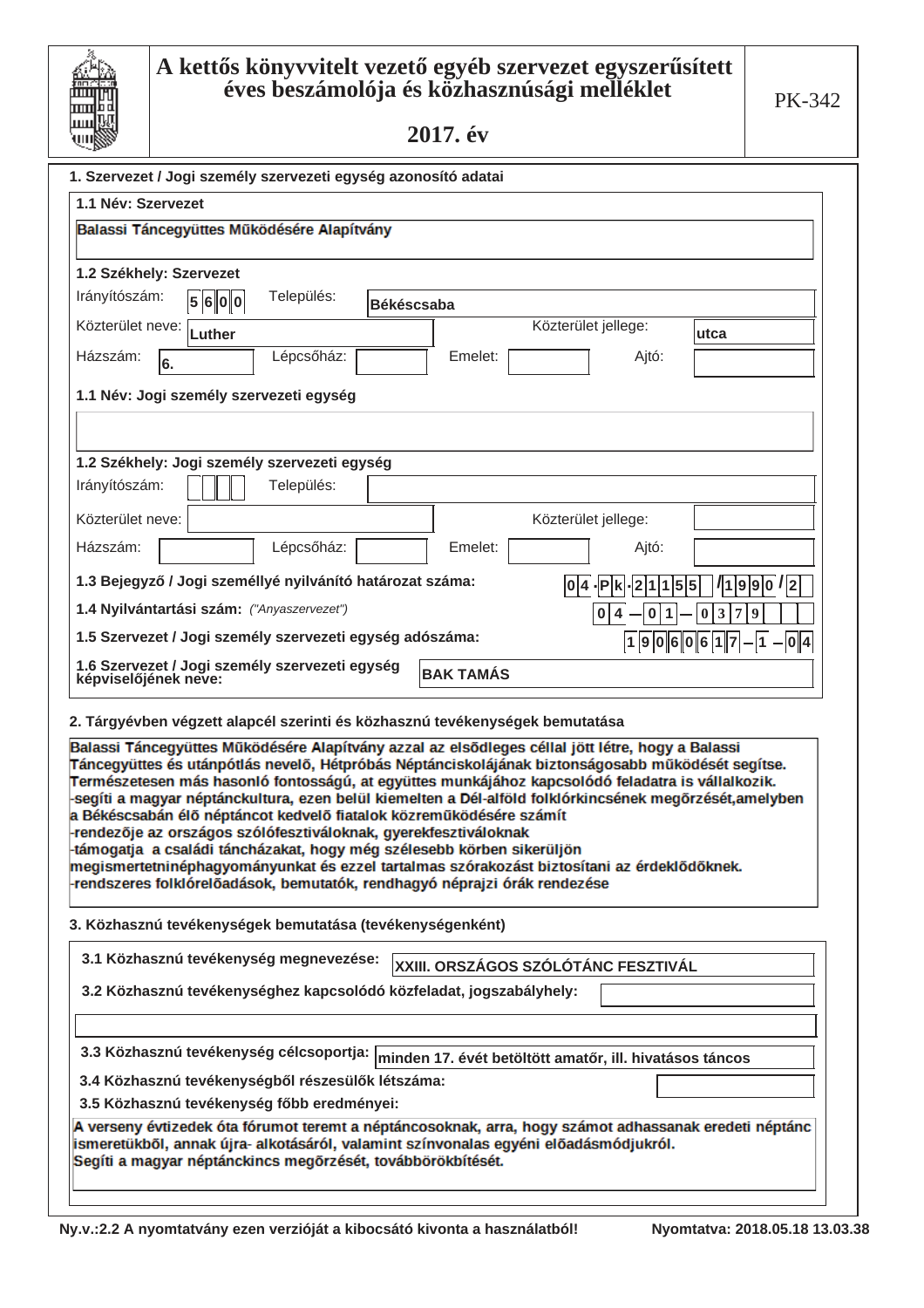| Ш        |
|----------|
| Ш        |
|          |
| <u>ш</u> |
|          |
| ш        |

| -دو۔-                                                                                                                                                |                      |                     |                               |
|------------------------------------------------------------------------------------------------------------------------------------------------------|----------------------|---------------------|-------------------------------|
| 1. Szervezet / Jogi személy szervezeti egység azonosító adatai                                                                                       |                      |                     |                               |
| 1.1 Név: Szervezet                                                                                                                                   |                      |                     |                               |
| Balassi Táncegyüttes Működésére Alapítvány                                                                                                           |                      |                     |                               |
| 1.2 Székhely: Szervezet                                                                                                                              |                      |                     |                               |
| Irányítószám:<br>Település:<br>5600                                                                                                                  |                      |                     |                               |
| Közterület neve:                                                                                                                                     | <b>Békéscsaba</b>    | Közterület jellege: |                               |
| Luther                                                                                                                                               |                      |                     | utca                          |
| Lépcsőház:<br>Házszám:<br>6.                                                                                                                         | Emelet:              | Ajtó:               |                               |
| 1.1 Név: Jogi személy szervezeti egység                                                                                                              |                      |                     |                               |
|                                                                                                                                                      |                      |                     |                               |
|                                                                                                                                                      |                      |                     |                               |
| 1.2 Székhely: Jogi személy szervezeti egység                                                                                                         |                      |                     |                               |
| Irányítószám:<br>Település:                                                                                                                          |                      |                     |                               |
| Közterület neve:                                                                                                                                     |                      | Közterület jellege: |                               |
| Lépcsőház:<br>Házszám:                                                                                                                               | Emelet:              | Ajtó:               |                               |
| 1.3 Bejegyző / Jogi személlyé nyilvánító határozat száma:                                                                                            | 1014                 | .IP<br>5<br>1       | 1 9 9 0 /2<br>5               |
| 1.4 Nyilvántartási szám: ("Anyaszervezet")                                                                                                           |                      | 0<br>0              | 3<br>7<br>$\overline{9}$<br>0 |
| 1.5 Szervezet / Jogi személy szervezeti egység adószáma:                                                                                             |                      | 10<br> 1 9          | $ 6 0 6 1 7 - 1 - 0 4 $       |
| 1.6 Szervezet / Jogi személy szervezeti egység                                                                                                       |                      |                     |                               |
| képviselőjének neve:                                                                                                                                 | <b>BAK TAMÁS</b>     |                     |                               |
| 2. Tárgyévben végzett alapcél szerinti és közhasznú tevékenységek bemutatása                                                                         |                      |                     |                               |
|                                                                                                                                                      |                      |                     |                               |
|                                                                                                                                                      |                      |                     |                               |
|                                                                                                                                                      |                      |                     |                               |
|                                                                                                                                                      |                      |                     |                               |
|                                                                                                                                                      |                      |                     |                               |
|                                                                                                                                                      |                      |                     |                               |
|                                                                                                                                                      |                      |                     |                               |
| 3. Közhasznú tevékenységek bemutatása (tevékenységenként)                                                                                            |                      |                     |                               |
|                                                                                                                                                      |                      |                     |                               |
| 3.1 Közhasznú tevékenység megnevezése:                                                                                                               | Gyermektáncfesztivál |                     |                               |
| 3.2 Közhasznú tevékenységhez kapcsolódó közfeladat, jogszabályhely:                                                                                  |                      |                     |                               |
|                                                                                                                                                      |                      |                     |                               |
| 3.3 Közhasznú tevékenység célcsoportja:                                                                                                              | tánckedvelő gyerekek |                     |                               |
| 3.4 Közhasznú tevékenységből részesülők létszáma:                                                                                                    |                      |                     |                               |
| 3.5 Közhasznú tevékenység főbb eredményei:                                                                                                           |                      |                     |                               |
| A rendezvény a magyar gyerektánc kultúra ápolását, továbbéltetését segíti. Hozzájáru a táncos gyerekek                                               |                      |                     |                               |
| közösségi neveléséhez, nemzeti identitástudatuk megerősítéséhez. Nagyszámú közösséggel<br>ismerteti meg a Kárpát-medence gyermek florkor hagyományát |                      |                     |                               |
|                                                                                                                                                      |                      |                     |                               |
|                                                                                                                                                      |                      |                     |                               |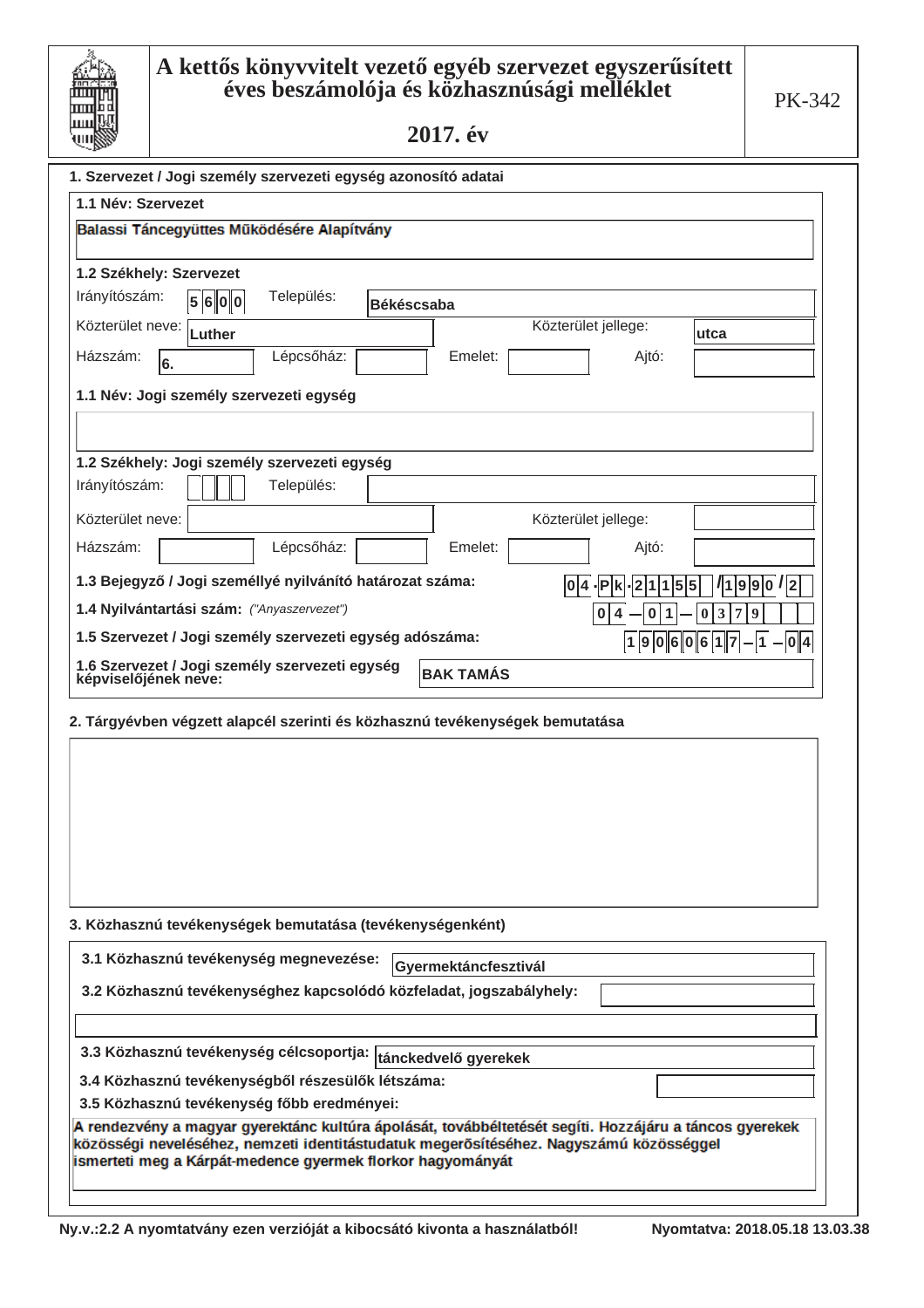| Ш         |
|-----------|
|           |
| Ш         |
| <u>шı</u> |
|           |
| Ш         |

| 1. Szervezet / Jogi személy szervezeti egység azonosító adatai                                         |                                            |                  |                                                       |
|--------------------------------------------------------------------------------------------------------|--------------------------------------------|------------------|-------------------------------------------------------|
| 1.1 Név: Szervezet                                                                                     |                                            |                  |                                                       |
| Balassi Táncegyüttes Működésére Alapítvány                                                             |                                            |                  |                                                       |
|                                                                                                        |                                            |                  |                                                       |
| 1.2 Székhely: Szervezet<br>Irányítószám:                                                               |                                            |                  |                                                       |
| Település:<br>5600                                                                                     | <b>Békéscsaba</b>                          |                  |                                                       |
| Közterület neve:<br>Luther                                                                             | Közterület jellege:                        |                  | utca                                                  |
| Lépcsőház:<br>Házszám:<br>6.                                                                           | Emelet:                                    | Ajtó:            |                                                       |
| 1.1 Név: Jogi személy szervezeti egység                                                                |                                            |                  |                                                       |
|                                                                                                        |                                            |                  |                                                       |
|                                                                                                        |                                            |                  |                                                       |
| 1.2 Székhely: Jogi személy szervezeti egység<br>Irányítószám:<br>Település:                            |                                            |                  |                                                       |
|                                                                                                        |                                            |                  |                                                       |
| Közterület neve:                                                                                       | Közterület jellege:                        |                  |                                                       |
| Házszám:<br>Lépcsőház:                                                                                 | Emelet:                                    | Ajtó:            |                                                       |
| 1.3 Bejegyző / Jogi személlyé nyilvánító határozat száma:                                              | 1014                                       | .∣P<br>5<br>1    | 1 9 9 0 /2<br>5                                       |
| 1.4 Nyilvántartási szám: ("Anyaszervezet")                                                             |                                            | 0<br>0           | $\mathbf{3}$<br>$\overline{7}$<br>$\overline{9}$<br>0 |
| 1.5 Szervezet / Jogi személy szervezeti egység adószáma:                                               |                                            | <b>O</b><br> 1 9 | $ 6 0 6 1 7 - 1 - 0 4 $                               |
| 1.6 Szervezet / Jogi személy szervezeti egység<br>képviselőjének neve:                                 | <b>BAK TAMÁS</b>                           |                  |                                                       |
|                                                                                                        |                                            |                  |                                                       |
| 2. Tárgyévben végzett alapcél szerinti és közhasznú tevékenységek bemutatása                           |                                            |                  |                                                       |
|                                                                                                        |                                            |                  |                                                       |
|                                                                                                        |                                            |                  |                                                       |
|                                                                                                        |                                            |                  |                                                       |
|                                                                                                        |                                            |                  |                                                       |
|                                                                                                        |                                            |                  |                                                       |
|                                                                                                        |                                            |                  |                                                       |
|                                                                                                        |                                            |                  |                                                       |
| 3. Közhasznú tevékenységek bemutatása (tevékenységenként)                                              |                                            |                  |                                                       |
| 3.1 Közhasznú tevékenység megnevezése:                                                                 | Családi táncház                            |                  |                                                       |
| 3.2 Közhasznú tevékenységhez kapcsolódó közfeladat, jogszabályhely:                                    |                                            |                  |                                                       |
|                                                                                                        |                                            |                  |                                                       |
| 3.3 Közhasznú tevékenység célcsoportja:                                                                | $ $ néptáncot, népművészetet kedvelők köre |                  |                                                       |
| 3.4 Közhasznú tevékenységből részesülők létszáma:                                                      |                                            |                  |                                                       |
| 3.5 Közhasznú tevékenység főbb eredményei:                                                             |                                            |                  |                                                       |
| A Balassi Táncegyüttes és utánpótlás nevelő Hétpróbás Néptánciskolája a 2007/2008 tanévtől megszakítás |                                            |                  |                                                       |
| nélkül, folyamatosan szervezi a havonta megismétlődő, rendszeres "Családi Táncházakat"                 |                                            |                  |                                                       |
|                                                                                                        |                                            |                  |                                                       |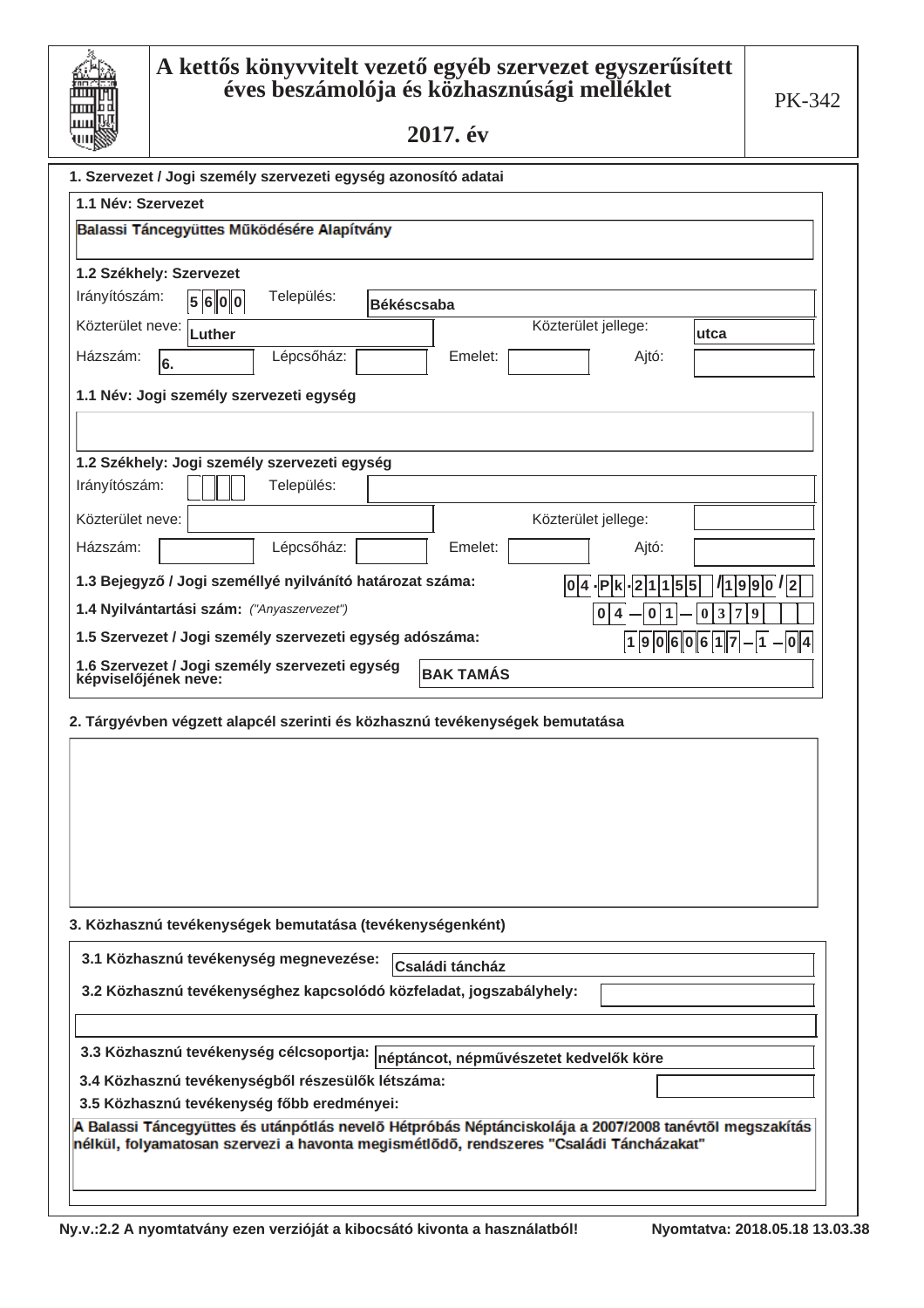

#### Szervezet / Jogi személy szervezeti egység neve:

### Balassi Táncegyüttes Működésére Alapítvány

| Alapadatok                                                                                                                                                                                   | $El$ őző év $(1)$       | Tárgyév (2)             |
|----------------------------------------------------------------------------------------------------------------------------------------------------------------------------------------------|-------------------------|-------------------------|
| <b>B.</b> Éves összes bevétel                                                                                                                                                                | 7448                    | 4609                    |
| ebből:                                                                                                                                                                                       |                         |                         |
| C. A személyi jövedelemadó meghatározott részének az<br>adózó rendelkezése szerinti felhasználásáról szóló<br>1996. évi CXXVI. törvény alapján átutalt összeg                                | 560                     | 601                     |
| D. Közszolgáltatási bevétel                                                                                                                                                                  |                         |                         |
| E. Normatív támogatás                                                                                                                                                                        |                         |                         |
| F. Az Európai Unió strukturális alapjaiból, illetve<br>a Kohéziós Alapból nyújtott támogatás                                                                                                 |                         |                         |
| G. Korrigált bevétel [B-(C+D+E+F)]                                                                                                                                                           | 6888                    | 4 0 0 8                 |
| H. Összes ráfordítás (kiadás)                                                                                                                                                                | 5954                    | 8 2 3 2                 |
| I. Ebből személyi jellegű ráfordítás                                                                                                                                                         |                         |                         |
| J. Közhasznú tevékenység ráfordításai                                                                                                                                                        |                         |                         |
| K. Tárgyévi eredmény                                                                                                                                                                         | 1494                    | $-3623$                 |
| L. A szervezet munkájában közreműködő közérdekű önkéntes<br>tevékenységet végző személyek száma<br>(a közérdekű önkéntes tevékenységről szóló<br>2005. évi LXXXVIII. törvénynek megfelelően) | 31                      |                         |
| Erőforrás ellátottság mutatói                                                                                                                                                                | Mutató teljesítése      |                         |
|                                                                                                                                                                                              | Igen                    | Nem                     |
| Ectv. 32. § (4) a) $[(B1+B2)/2 > 1.000.000, -Ft]$                                                                                                                                            | $\overline{\mathbf{X}}$ |                         |
| Ectv. 32. § (4) b) [K1+K2>=0]                                                                                                                                                                |                         | $ \mathsf{X} $          |
| Ectv. 32. § (4) c) [(11+12-A1-A2)/(H1+H2)>=0,25]                                                                                                                                             |                         | $ \mathsf{X} $          |
| Társadalmi támogatottság mutatói                                                                                                                                                             | Mutató teljesítése      |                         |
| Ectv. 32. § (5) a) [(C1+C2)/(G1+G2) >=0,02]                                                                                                                                                  | $\overline{\mathbf{X}}$ |                         |
| Ectv. 32. § (5) b) [(J1+J2)/(H1+H2)>=0,5]                                                                                                                                                    |                         | $\overline{\mathbf{X}}$ |
| Ectv. 32. § (5) c) [(L1+L2)/2>= 10 fő]                                                                                                                                                       | $\overline{\mathbf{X}}$ |                         |

Ny.v.:2.2 A nyomtatvány ezen verzióját a kibocsátó kivonta a használatból!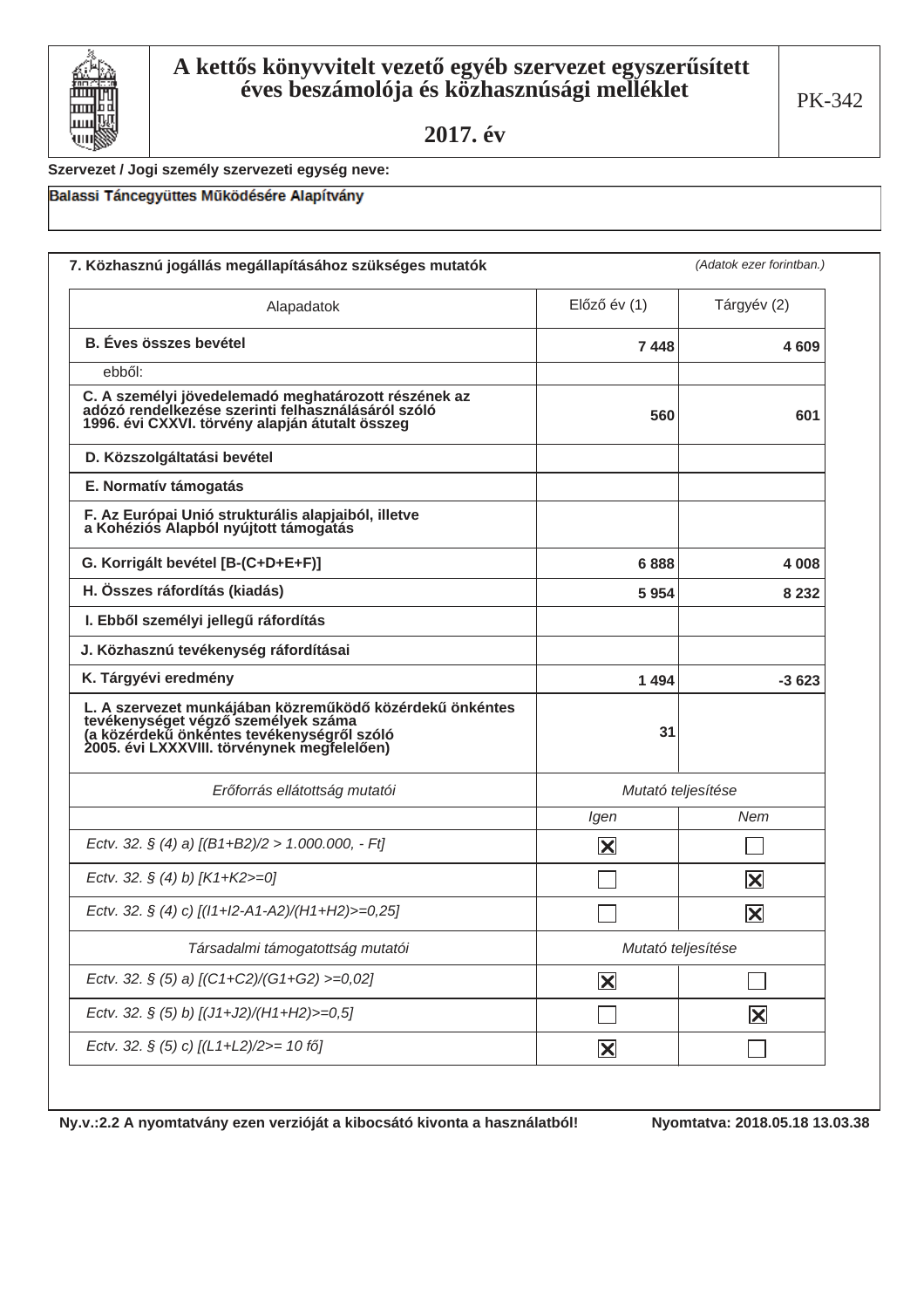

#### Szervezet / Jogi személy szervezeti egység neve:

| EEM 42285-1/2016/KULTIG                                                                                                                                                                                                                                                                 |  |
|-----------------------------------------------------------------------------------------------------------------------------------------------------------------------------------------------------------------------------------------------------------------------------------------|--|
| <b>EEM</b>                                                                                                                                                                                                                                                                              |  |
| $\overline{\mathbf{X}}$<br>központi költségvetés                                                                                                                                                                                                                                        |  |
| önkormányzati költségvetés                                                                                                                                                                                                                                                              |  |
| nemzetközi forrás                                                                                                                                                                                                                                                                       |  |
| más gazdálkodó                                                                                                                                                                                                                                                                          |  |
| 2016-2017                                                                                                                                                                                                                                                                               |  |
| 500 000                                                                                                                                                                                                                                                                                 |  |
| 442 850                                                                                                                                                                                                                                                                                 |  |
| 442 850                                                                                                                                                                                                                                                                                 |  |
| 0                                                                                                                                                                                                                                                                                       |  |
| visszatérítendő<br>vissza nem térítendő<br>$\overline{\mathbf{X}}$                                                                                                                                                                                                                      |  |
| Tárgyévben felhasznált összeg részletezése jogcímenként:                                                                                                                                                                                                                                |  |
|                                                                                                                                                                                                                                                                                         |  |
| 442 850                                                                                                                                                                                                                                                                                 |  |
|                                                                                                                                                                                                                                                                                         |  |
| 442 850                                                                                                                                                                                                                                                                                 |  |
| Támogatás tárgyévi felhasználásának szöveges bemutatása:<br>XIII. ORSZÁGOS ARANYSARKANTYÚS ÉS ARANYGYÖNGYÖS SZÓLÓTÁNCFESZTIVÁL MEGSZERVEZÉSE ÉS<br>LEBONYOLÍTÁSA, HAZAI ÉS HATÁRON TÚLI NÉPTÁNCOSOK RÉSZVÉTELÉVEL<br>Az üzleti évben végzett főbb tevékenységek és programok bemutatása |  |
|                                                                                                                                                                                                                                                                                         |  |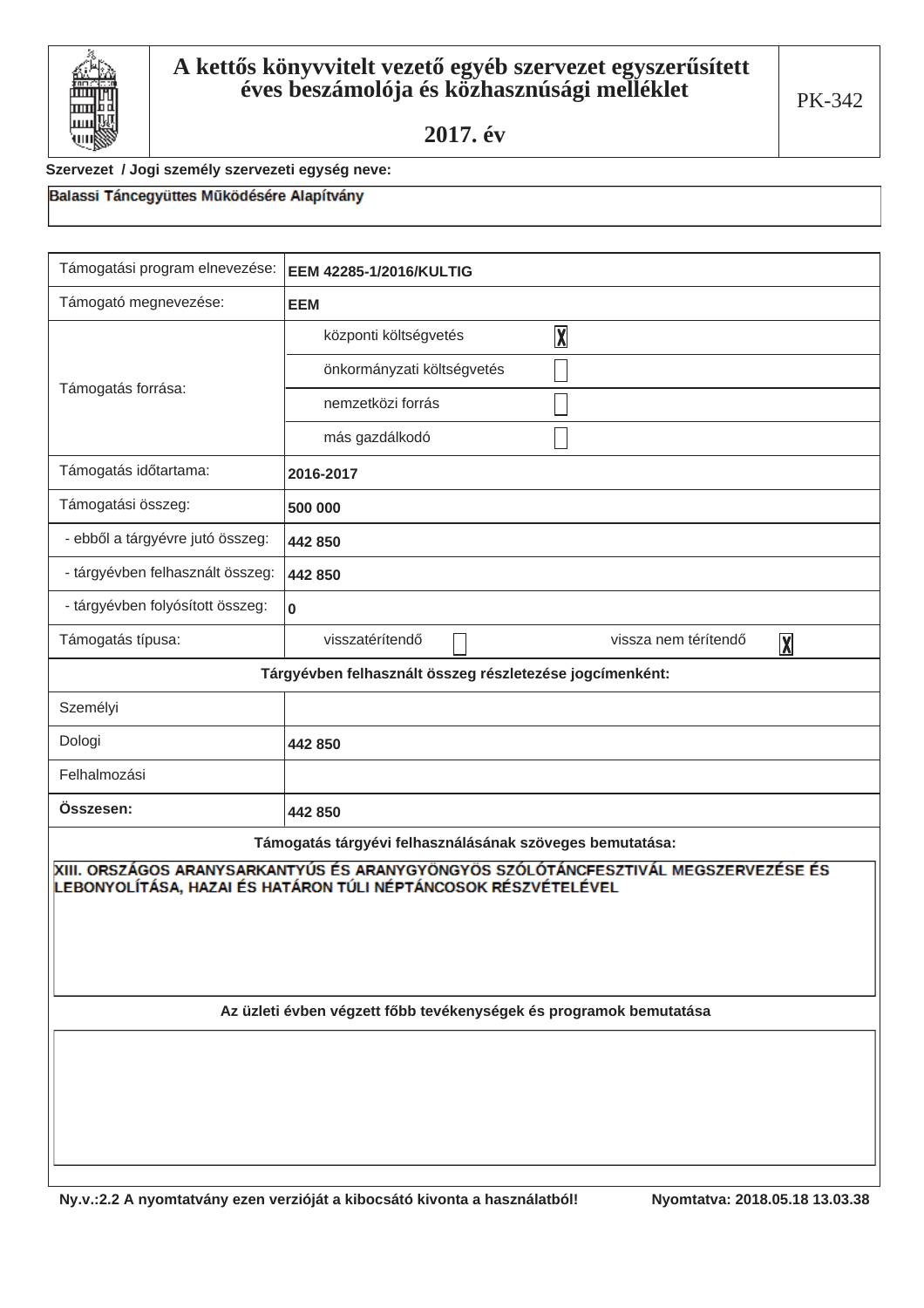

Balassi Táncegyüttes Működésére Alapítvány

Szervezet / Jogi személy szervezeti egység neve:

| Támogatási program elnevezése:                                                                                                                         | NKS 106107/00755                                                   |
|--------------------------------------------------------------------------------------------------------------------------------------------------------|--------------------------------------------------------------------|
| Támogató megnevezése:                                                                                                                                  | <b>NKA</b>                                                         |
|                                                                                                                                                        | $\overline{\mathbf{X}}$<br>központi költségvetés                   |
|                                                                                                                                                        | önkormányzati költségvetés                                         |
| Támogatás forrása:                                                                                                                                     | nemzetközi forrás                                                  |
|                                                                                                                                                        | más gazdálkodó                                                     |
| Támogatás időtartama:                                                                                                                                  | 2016-2017                                                          |
| Támogatási összeg:                                                                                                                                     | 1500000                                                            |
| - ebből a tárgyévre jutó összeg:                                                                                                                       | 1 400 000                                                          |
| - tárgyévben felhasznált összeg:                                                                                                                       | 1 400 000                                                          |
| - tárgyévben folyósított összeg:                                                                                                                       | $\mathbf 0$                                                        |
| Támogatás típusa:                                                                                                                                      | visszatérítendő<br>vissza nem térítendő<br>$\overline{\mathbf{X}}$ |
| Tárgyévben felhasznált összeg részletezése jogcímenként:                                                                                               |                                                                    |
| Személyi                                                                                                                                               |                                                                    |
| Dologi                                                                                                                                                 | 1 400 000                                                          |
| Felhalmozási                                                                                                                                           |                                                                    |
| Összesen:                                                                                                                                              | 1 400 000                                                          |
| Támogatás tárgyévi felhasználásának szöveges bemutatása:                                                                                               |                                                                    |
| XXIII. ORSZÁGOS ARANYSARKANTYÚS ÉS ARANYGYÖNGYÖS SZÓLÓTÁNCFESZTIVÁL MEGSZERVEZÉSE ÉS<br>LEBONYOLÍTÁSA, HAZAI ÉS HATÁRON TÚLI NÉPTÁNCOSOK RÉSZVÉTELÉVEL |                                                                    |
| Az üzleti évben végzett főbb tevékenységek és programok bemutatása                                                                                     |                                                                    |
|                                                                                                                                                        |                                                                    |
|                                                                                                                                                        |                                                                    |
|                                                                                                                                                        |                                                                    |
|                                                                                                                                                        |                                                                    |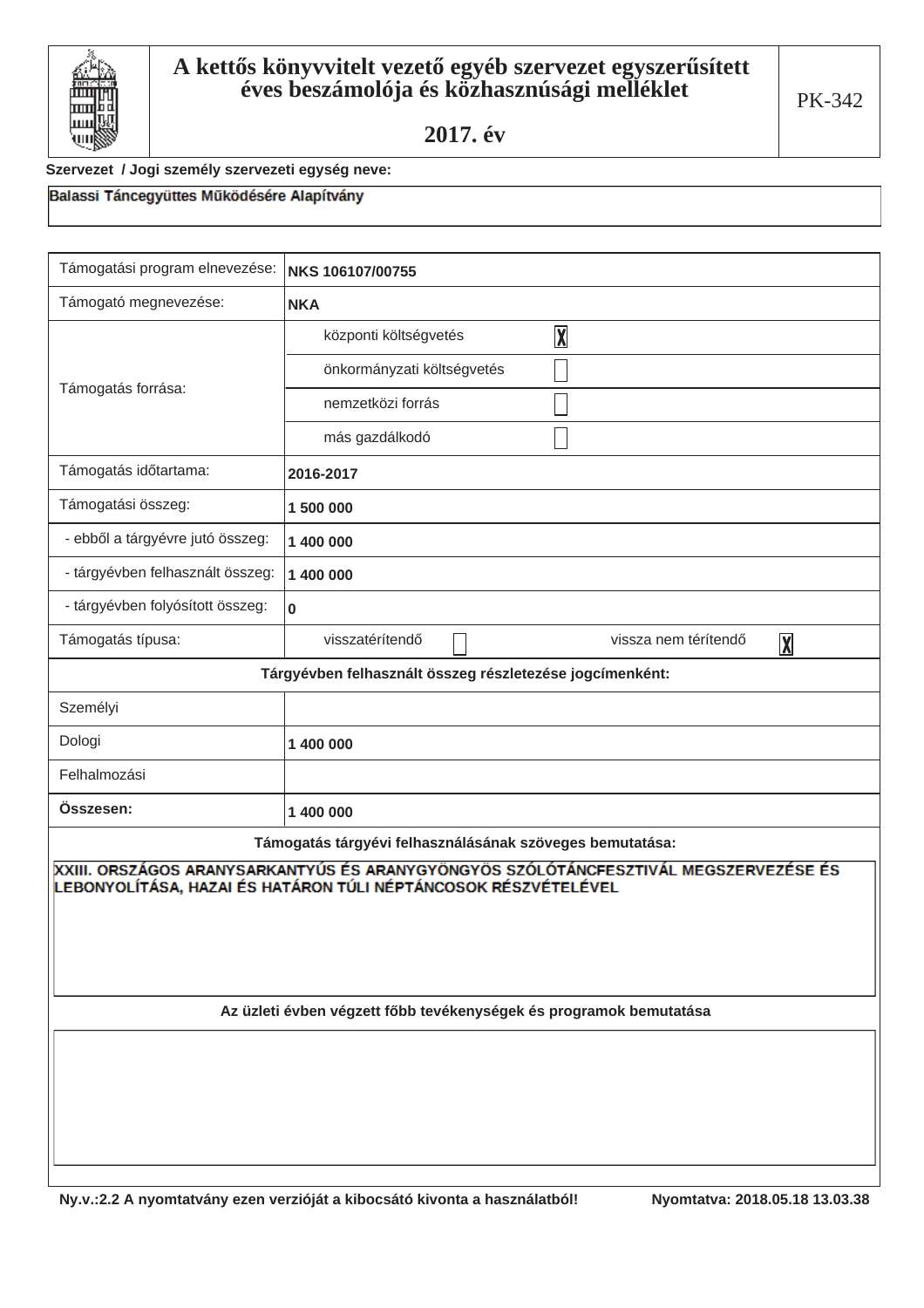

#### Szervezet / Jogi személy szervezeti egység neve:

| Támogatási program elnevezése:                                     | NKA 106107/00942                                                   |
|--------------------------------------------------------------------|--------------------------------------------------------------------|
| Támogató megnevezése:                                              | <b>NKA</b>                                                         |
| Támogatás forrása:                                                 | $\overline{\mathbf{X}}$<br>központi költségvetés                   |
|                                                                    | önkormányzati költségvetés                                         |
|                                                                    | nemzetközi forrás                                                  |
|                                                                    | más gazdálkodó                                                     |
| Támogatás időtartama:                                              | 2017                                                               |
| Támogatási összeg:                                                 | 550 000                                                            |
| - ebből a tárgyévre jutó összeg:                                   | 550 000                                                            |
| - tárgyévben felhasznált összeg:                                   | 550 000                                                            |
| - tárgyévben folyósított összeg:                                   | 550 000                                                            |
| Támogatás típusa:                                                  | visszatérítendő<br>vissza nem térítendő<br>$\overline{\mathbf{X}}$ |
| Tárgyévben felhasznált összeg részletezése jogcímenként:           |                                                                    |
| Személyi                                                           |                                                                    |
| Dologi                                                             | 550 000                                                            |
| Felhalmozási                                                       |                                                                    |
| Összesen:                                                          | 550 000                                                            |
| Támogatás tárgyévi felhasználásának szöveges bemutatása:           |                                                                    |
| ORSZÁGOS GYEREKTÁNC FESZTIVÁL                                      |                                                                    |
|                                                                    |                                                                    |
|                                                                    |                                                                    |
|                                                                    |                                                                    |
| Az üzleti évben végzett főbb tevékenységek és programok bemutatása |                                                                    |
|                                                                    |                                                                    |
|                                                                    |                                                                    |
|                                                                    |                                                                    |
|                                                                    |                                                                    |
|                                                                    |                                                                    |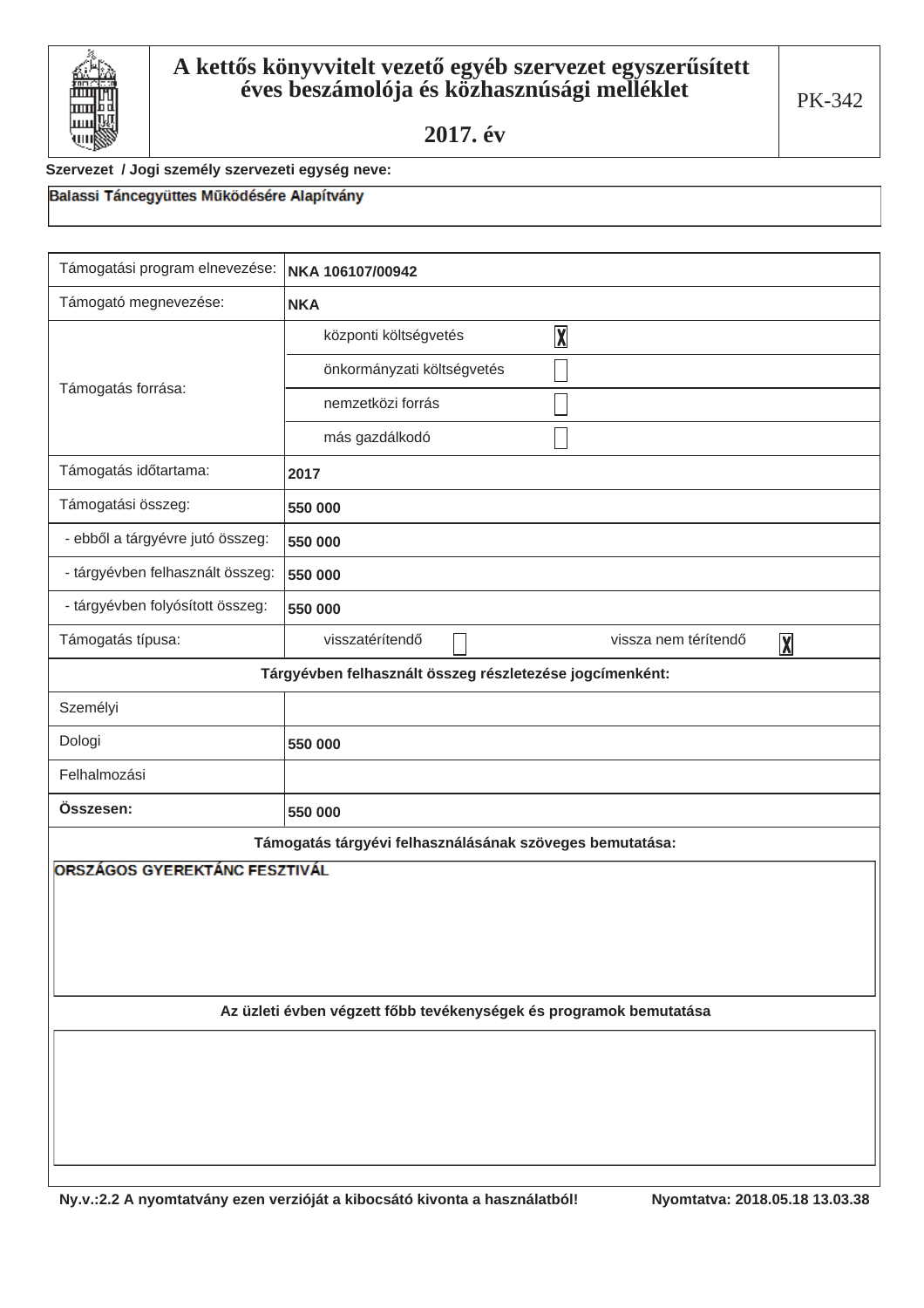

#### Szervezet / Jogi személy szervezeti egység neve:

| NKA 106104/03183                                                   |  |
|--------------------------------------------------------------------|--|
| <b>NKA</b>                                                         |  |
| $\overline{\mathbf{X}}$<br>központi költségvetés                   |  |
| önkormányzati költségvetés                                         |  |
| nemzetközi forrás                                                  |  |
| más gazdálkodó                                                     |  |
| 2017                                                               |  |
| 300 000                                                            |  |
| 300 000                                                            |  |
| 300 000                                                            |  |
| 300 000                                                            |  |
| visszatérítendő<br>vissza nem térítendő<br>$\overline{\mathbf{X}}$ |  |
| Tárgyévben felhasznált összeg részletezése jogcímenként:           |  |
|                                                                    |  |
| 300 000                                                            |  |
|                                                                    |  |
| 300 000                                                            |  |
| Támogatás tárgyévi felhasználásának szöveges bemutatása:           |  |
| HÉTPRÓBÁS GYERMEK ÉS IFJÚSÁGI NÉPMŰVÉSZETI ALKOTÓTÁBOROK           |  |
|                                                                    |  |
| Az üzleti évben végzett főbb tevékenységek és programok bemutatása |  |
|                                                                    |  |
|                                                                    |  |
|                                                                    |  |
|                                                                    |  |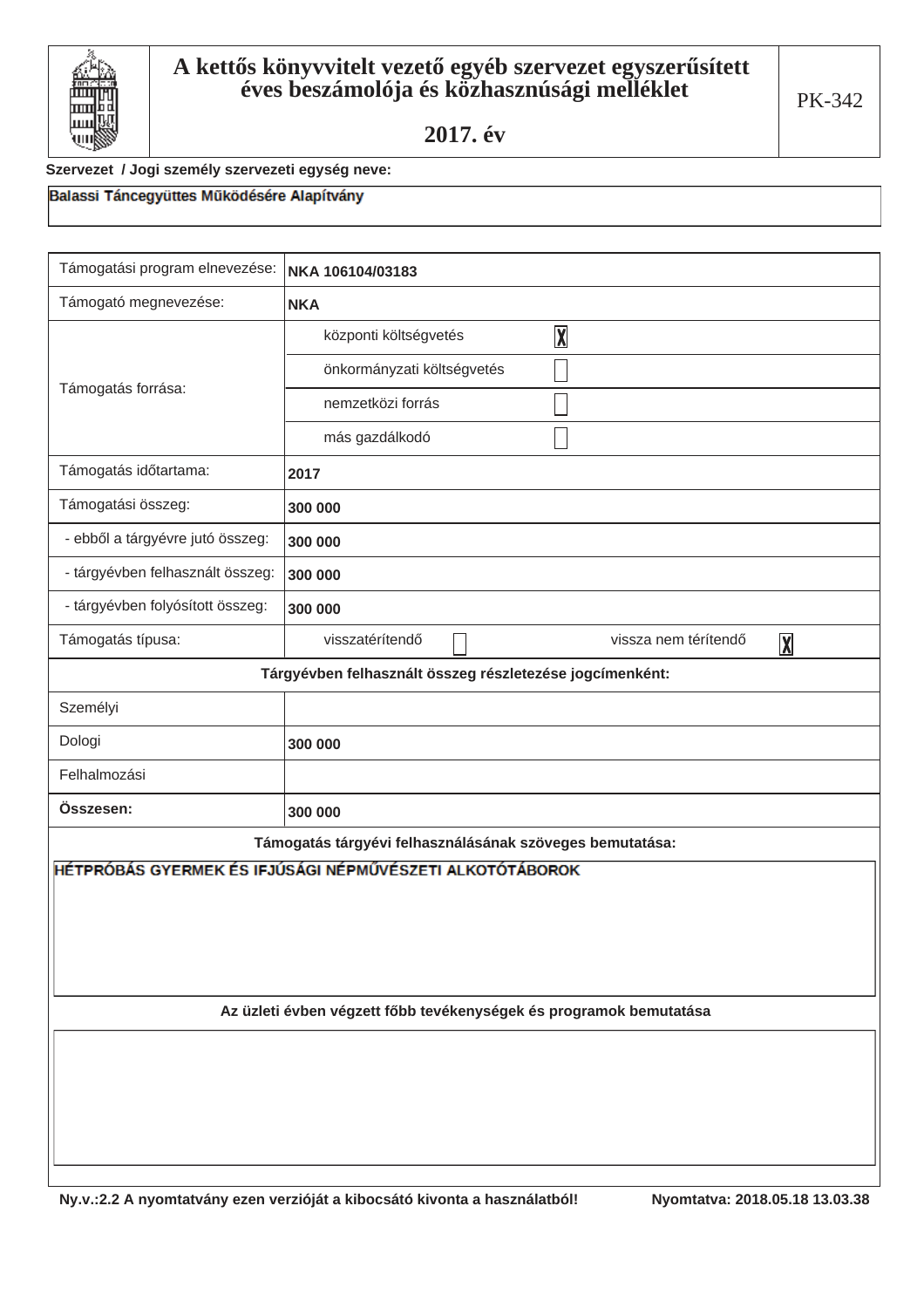

#### Szervezet / Jogi személy szervezeti egység neve:

| Támogatási program elnevezése:                                     | <b>BUDAPEST BANK BÉKÉSCSABÁÉRT PROGRAM</b>                         |
|--------------------------------------------------------------------|--------------------------------------------------------------------|
| Támogató megnevezése:                                              | <b>BUDAPEST BANK</b>                                               |
|                                                                    | központi költségvetés                                              |
|                                                                    | önkormányzati költségvetés                                         |
| Támogatás forrása:                                                 | nemzetközi forrás                                                  |
|                                                                    | $\overline{\mathbf{X}}$<br>más gazdálkodó                          |
| Támogatás időtartama:                                              | 200000                                                             |
| Támogatási összeg:                                                 | 200 000                                                            |
| - ebből a tárgyévre jutó összeg:                                   | 200 000                                                            |
| - tárgyévben felhasznált összeg:                                   | 200 000                                                            |
| - tárgyévben folyósított összeg:                                   | 200 000                                                            |
| Támogatás típusa:                                                  | visszatérítendő<br>vissza nem térítendő<br>$\overline{\mathbf{X}}$ |
| Tárgyévben felhasznált összeg részletezése jogcímenként:           |                                                                    |
| Személyi                                                           |                                                                    |
| Dologi                                                             | 200 000                                                            |
| Felhalmozási                                                       |                                                                    |
| Összesen:                                                          | 200 000                                                            |
|                                                                    | Támogatás tárgyévi felhasználásának szöveges bemutatása:           |
|                                                                    | MÚLT-JELEN-JÖVŐ- A70 ÉVES BALASSI TÁNCEGYÜTTES JUBILEUMI MŰSORA    |
|                                                                    |                                                                    |
|                                                                    |                                                                    |
|                                                                    |                                                                    |
| Az üzleti évben végzett főbb tevékenységek és programok bemutatása |                                                                    |
|                                                                    |                                                                    |
|                                                                    |                                                                    |
|                                                                    |                                                                    |
|                                                                    |                                                                    |
|                                                                    |                                                                    |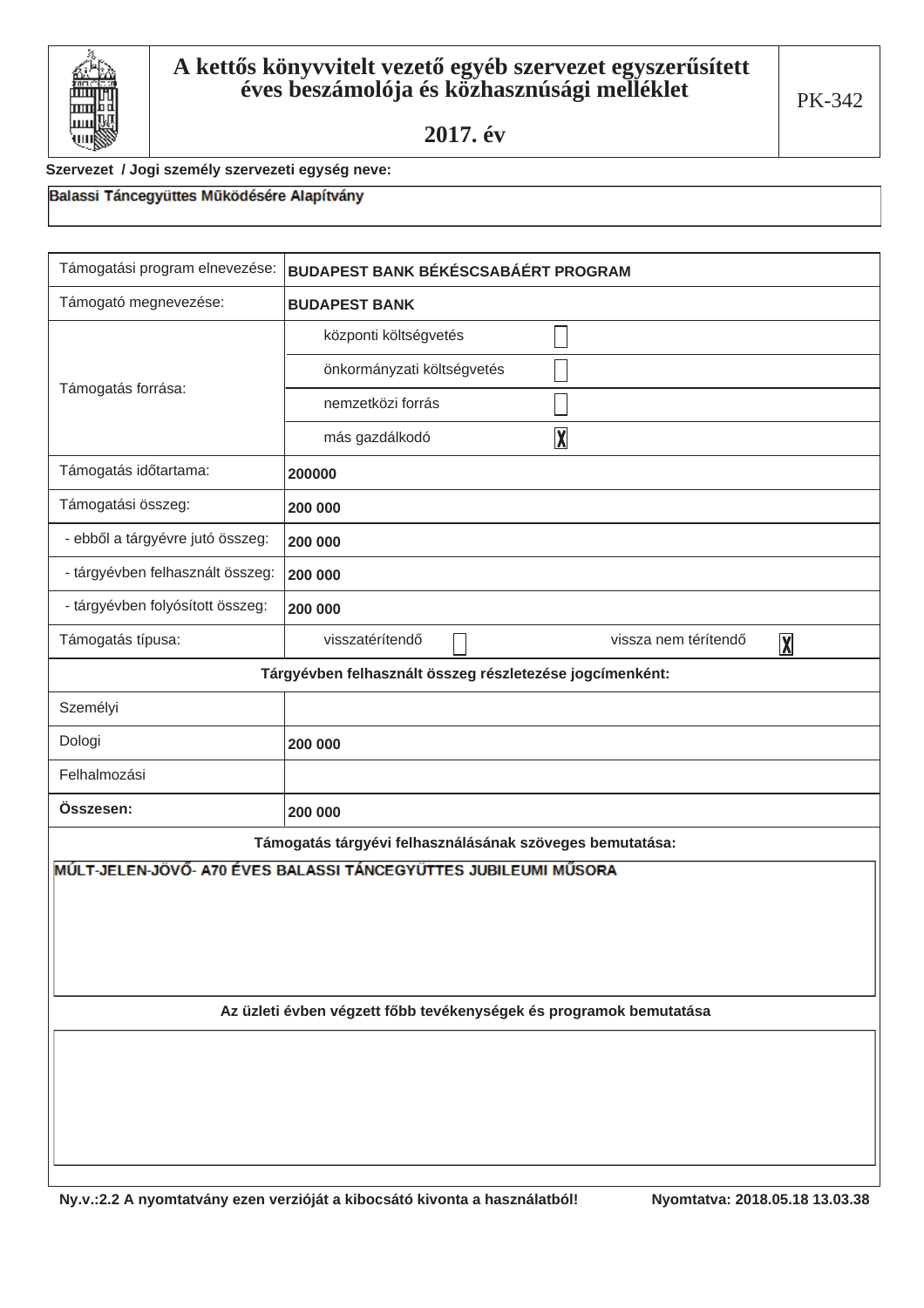

#### Szervezet / Jogi személy szervezeti egység neve:

| Támogatási program elnevezése:                                     | <b>BCS MJV. ÖNK. TÁMOGATÁS</b>                                     |
|--------------------------------------------------------------------|--------------------------------------------------------------------|
| Támogató megnevezése:                                              |                                                                    |
| Támogatás forrása:                                                 | központi költségvetés                                              |
|                                                                    | $\overline{\mathbf{X}}$<br>önkormányzati költségvetés              |
|                                                                    | nemzetközi forrás                                                  |
|                                                                    | más gazdálkodó                                                     |
| Támogatás időtartama:                                              | 2017                                                               |
| Támogatási összeg:                                                 | 600 000                                                            |
| - ebből a tárgyévre jutó összeg:                                   | 600 000                                                            |
| - tárgyévben felhasznált összeg:                                   | 600 000                                                            |
| - tárgyévben folyósított összeg:                                   | 600 000                                                            |
| Támogatás típusa:                                                  | visszatérítendő<br>vissza nem térítendő<br>$\overline{\mathbf{X}}$ |
| Tárgyévben felhasznált összeg részletezése jogcímenként:           |                                                                    |
| Személyi                                                           |                                                                    |
| Dologi                                                             | 600 000                                                            |
| Felhalmozási                                                       |                                                                    |
| Összesen:                                                          | 600 000                                                            |
|                                                                    | Támogatás tárgyévi felhasználásának szöveges bemutatása:           |
| XXIII. ORSZÁGOS SZÓLÓTÁNC FESZTIVÁL MEGRENDEZÉSE                   |                                                                    |
|                                                                    |                                                                    |
|                                                                    |                                                                    |
|                                                                    |                                                                    |
| Az üzleti évben végzett főbb tevékenységek és programok bemutatása |                                                                    |
|                                                                    |                                                                    |
|                                                                    |                                                                    |
|                                                                    |                                                                    |
|                                                                    |                                                                    |
|                                                                    |                                                                    |